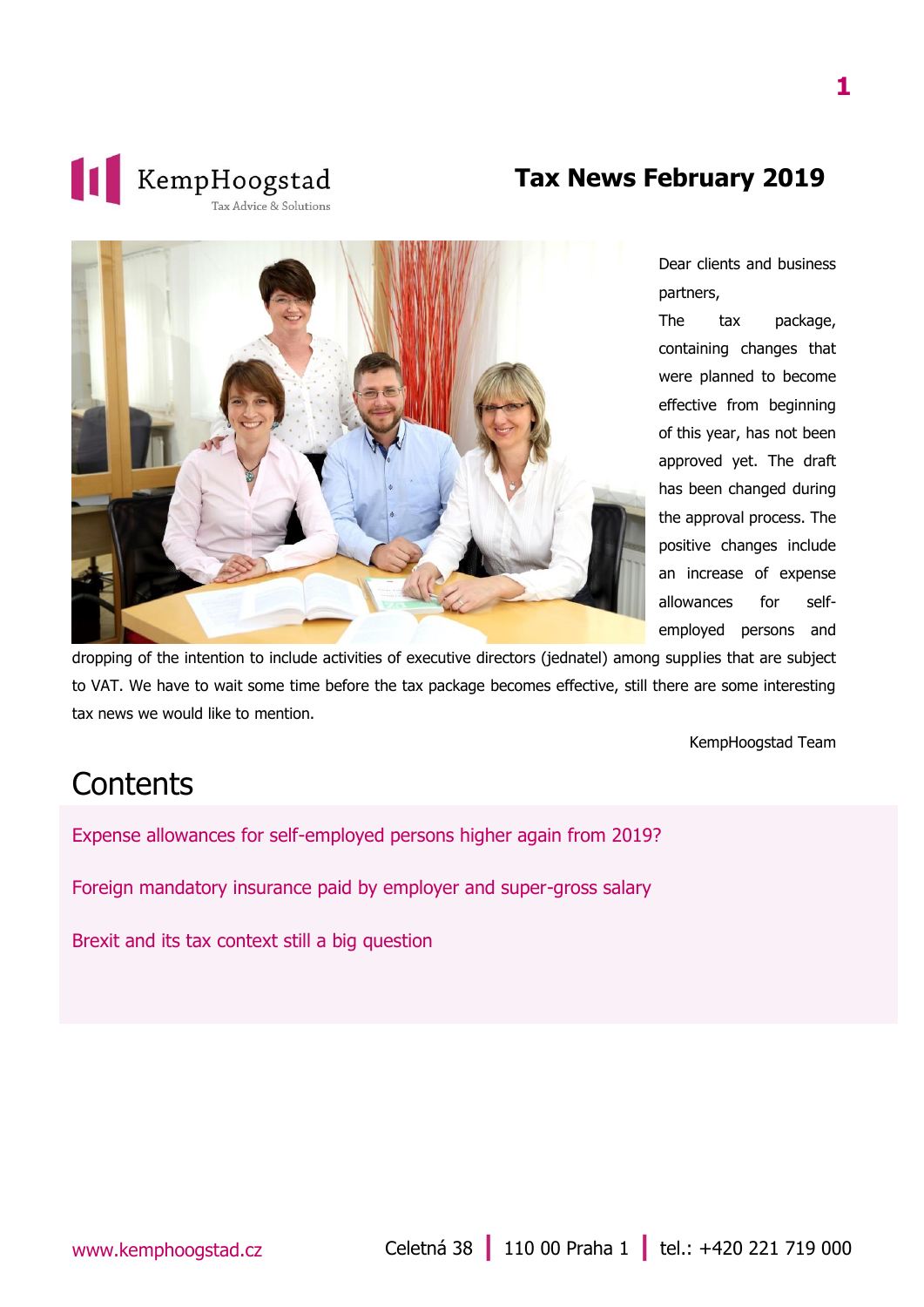# <span id="page-1-0"></span>Expense allowances for self-employed persons higher again from 2019?

If the tax package is approved and its wording is kept the way it is now, then self-employed persons and persons with income from renting real estate with income above CZK 1,000,000 can look forward to claiming higher expense allowances. The amendment to the Income Tax Act should increase expense allowances to the original maximum amounts used up to 2017, and thanks to the amendment, it should become effective from the 2019 tax period.

- Maximum of CZK 1,600,000 for expenses claimed in the amount of 80% of income (Income from agricultural production, forestry and water management, and craft trades)
- Maximum of CZK 1,200,000 for expenses claimed in the amount of 60% of income (Income from craft trades)
- Maximum of CZK 800,000 for expenses claimed in the amount of 40% of income (Income from other selfemployed activities, e.g. doctors, lawyers, liberal professions, interpreters)
- Maximum of CZK 600,000 for expenses claimed in the amount of 30% of income (Income from renting real estate)

The proposed change will positively influence persons with income above CZK 1,000,000. For example, a selfemployed person who claims 60% of expense allowances and has an annual income of CZK 2,000,000 can claim in 2018 only expenses amounting to CZK 600,000. In 2019, it should be a maximum of double this amount, i.e. CZK 1,200,000, which is a tax savings of CZK 90,000.

Basically, the above mentioned amounts were valid until 2017, but if self-employed persons used them, then they could not claim tax relief for a spouse and tax advantages for children under certain conditions.

For the 2018 tax period, i.e. for tax returns submitted for last year, expense allowances are reduced to half, but the tax relief and advantages can be claimed in full.

When the amendment is approved, the increased expense allowances should be valid together with the possibility of claiming tax relief in the 2019 tax period.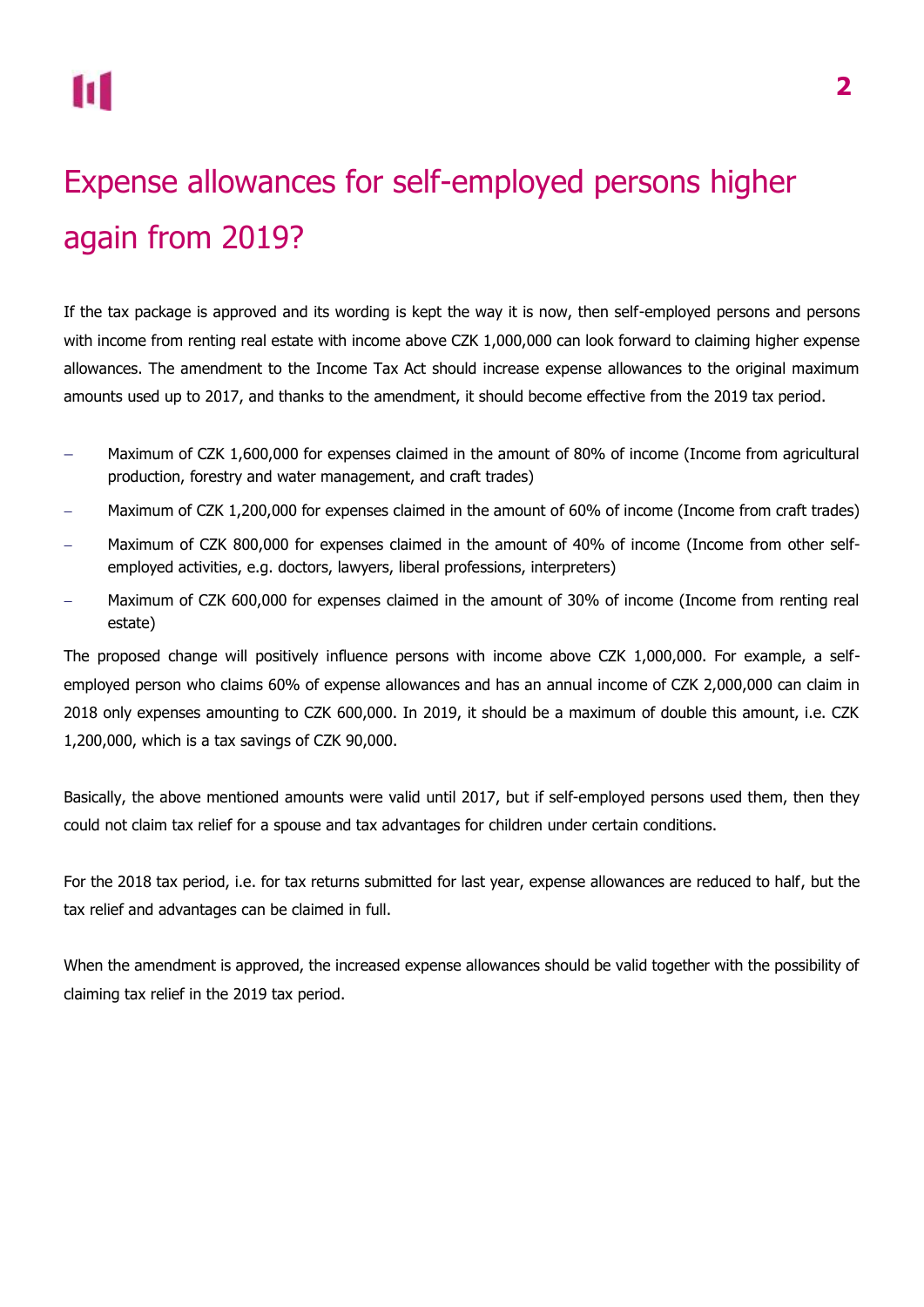## <span id="page-2-0"></span>Foreign mandatory insurance paid by employer and super-gross salary

If you have employees who are not subject to mandatory social security and health insurance in the Czech Republic but are subject to foreign insurance in a member state of the European Union or the European Economic Area or Switzerland, then determination of their super-gross salaries for the purposes of calculating tax from dependent activities changes from this January.

Such employees' super-gross salary will now include the amount of insurance which the employer actually pays as a mandatory contribution into foreign insurance instead of the originally included fictitious Czech insurance amounting to 34%. This means there will be a certain administrative burden because the amount must be determined in the respective country and demonstrated. The impact on the amount of taxation of employees can vary depending on whether and in what amount the respective foreign social security system requires contributions from employers. Employees who are subject to an insurance system in a country outside the EU will still have their super-gross salary increased by a fictitious Czech insurance.

## <span id="page-2-1"></span>Brexit and its tax context still a big question

The United Kingdom's withdrawal from the European Union will of course have an impact on many tax areas, either business entities or citizens. The impact on the Czech tax area can be assessed only when it is clear if there is a deal on Brexit and a certain transient period or if there is a hard Brexit. Apart from changes in the regime of mutual trading regarding customs and value added tax, entrepreneurs in particular will have to consider the impact on income tax, such as the potential duty to apply withdrawal tax or guarantee of taxes when providing various payments to British subjects. In such cases, the double taxation treaty concluded with the UK will be relevant. Citizens from both countries having income in the other country or having activities in its area can lose certain tax advantages after Brexit, and they would need to solve questions regarding their social security and payments of insurance.

The government prepared a bill that should adjust some of the impact from a hard Brexit during a transient period until the end of 2020, and the bill is now waiting to be debated in the Senate. From the above-mentioned areas, the bill deals only with some questions regarding income tax, but it does not give many unambiguous answers. The adjustments in the bill do not cover the issue of jurisdiction of employees with respect to social security, with the exemption of the issue of entitlement to unemployment allowance.